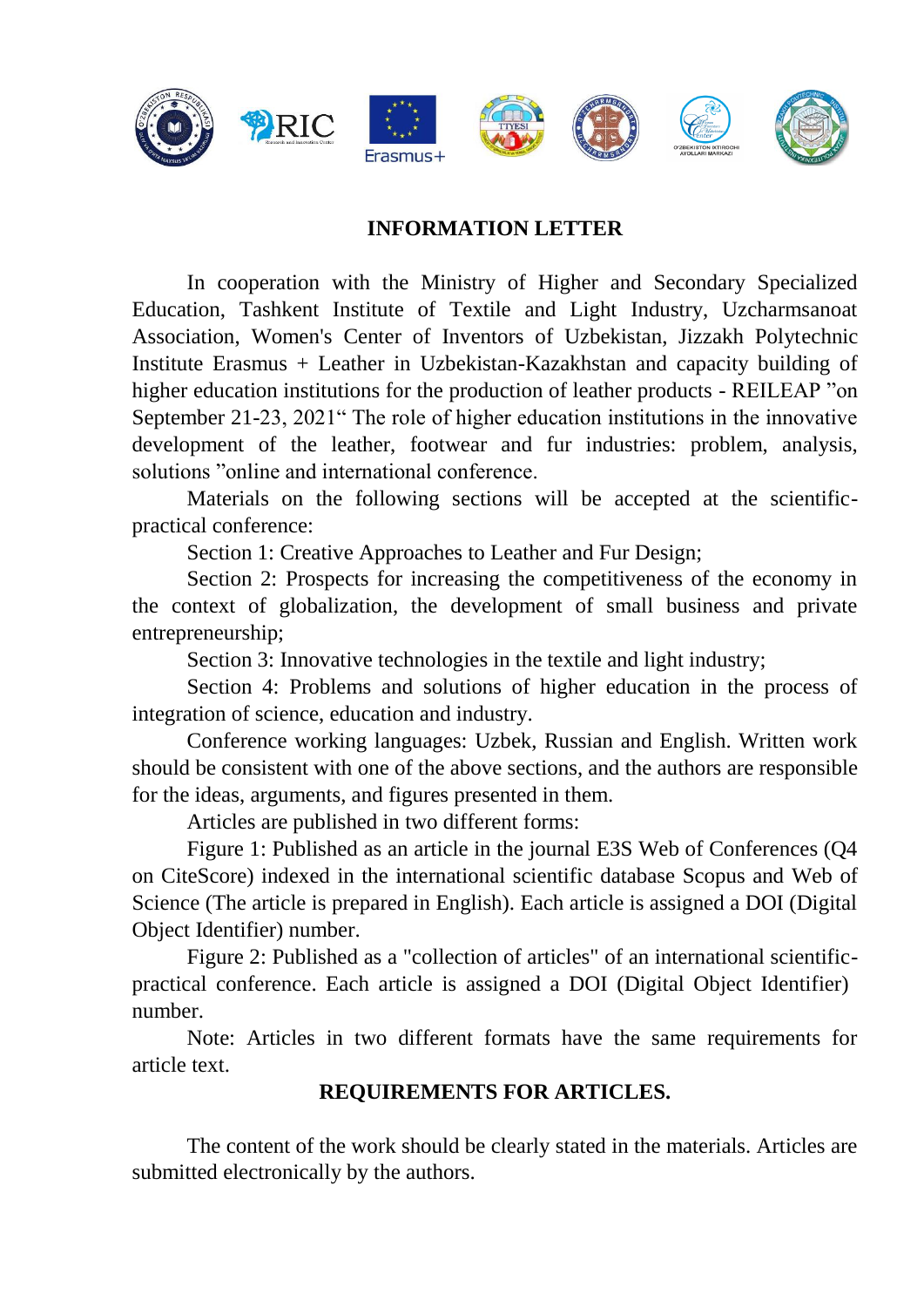The article should be in the range of 6-8 pages (with a list of references), the size of the text is full, in the format 170x250 cm, the subject of the article is 16 size, full FISH of the authors, workplace and annotation 9 o The text of the article is prepared in 10-dimensional font, in Microsoft Word 2010 and higher with 1.0 spacing, in Times New Roman font, with a margin of 2.0 cm on all sides and 0.5 cm for the paragraph. At the end of the text is a list of the main references (articles and sources not available on the Internet, as well as citations are not recommended). The article should be prepared in accordance with the rules of computer typing, free from grammatical, spelling and other errors, in accordance with one of the above sections, and scientifically and semantically complete.

# **ADDITIONAL REQUIREMENTS FOR ARTICLES**.

 Most international scientific journals define the requirement for an article describing the results of experimental research as follows: Introduction, Methods, Results, and Discussion (IMRAD).

A detailed description of the internal structure of the sections of the scientific article is as follows. If the article is devoted to theoretical research, then the section "Methods" will be replaced by "Theoretical Basis". The Introduction, Methods, Conclusions, and Discussion sections of the article are called the Article Body. The author should focus on the main part of the article!

The subject is capitalized and written in the middle of the page, in the next lines the full name of the author (s) (in English on the passport), place of work and e-mail of the first author (E-mail).

The content of the work should be clearly stated in the materials. Articles are submitted electronically by the authors.

1. Annotations of articles to E3S Web of Conferences, indexed in Scopus and Web of Science, are provided in English only in English, with no more than 200 words in the 1.0 space.

2. At the request of the articles in the collection, a short annotation (up to 5 lines of annotation in each language) is given in Uzbek, Russian and English, with an interval of 1.0. Then the main text of the article is given, leaving an interval of 1.0.

3. It is recommended to have 4-5 authors. Automatic numbering and other automatically executed commands and automatic links are not allowed in the text. References should be given in the following form, indicating the number of references used: [2]. References must include Web of Science, Scopus and ScienceDirect international scientific and technical databases.

4. All diagrams, histograms, diagrams and other graphic data in the materials are numbered sequentially and scanned in vector format (if necessary, technical changes can be made) (each image size up to 500 Kb, scanned). should not be copied, should not occupy more than 50% of the volume of 1 sheet). Formulas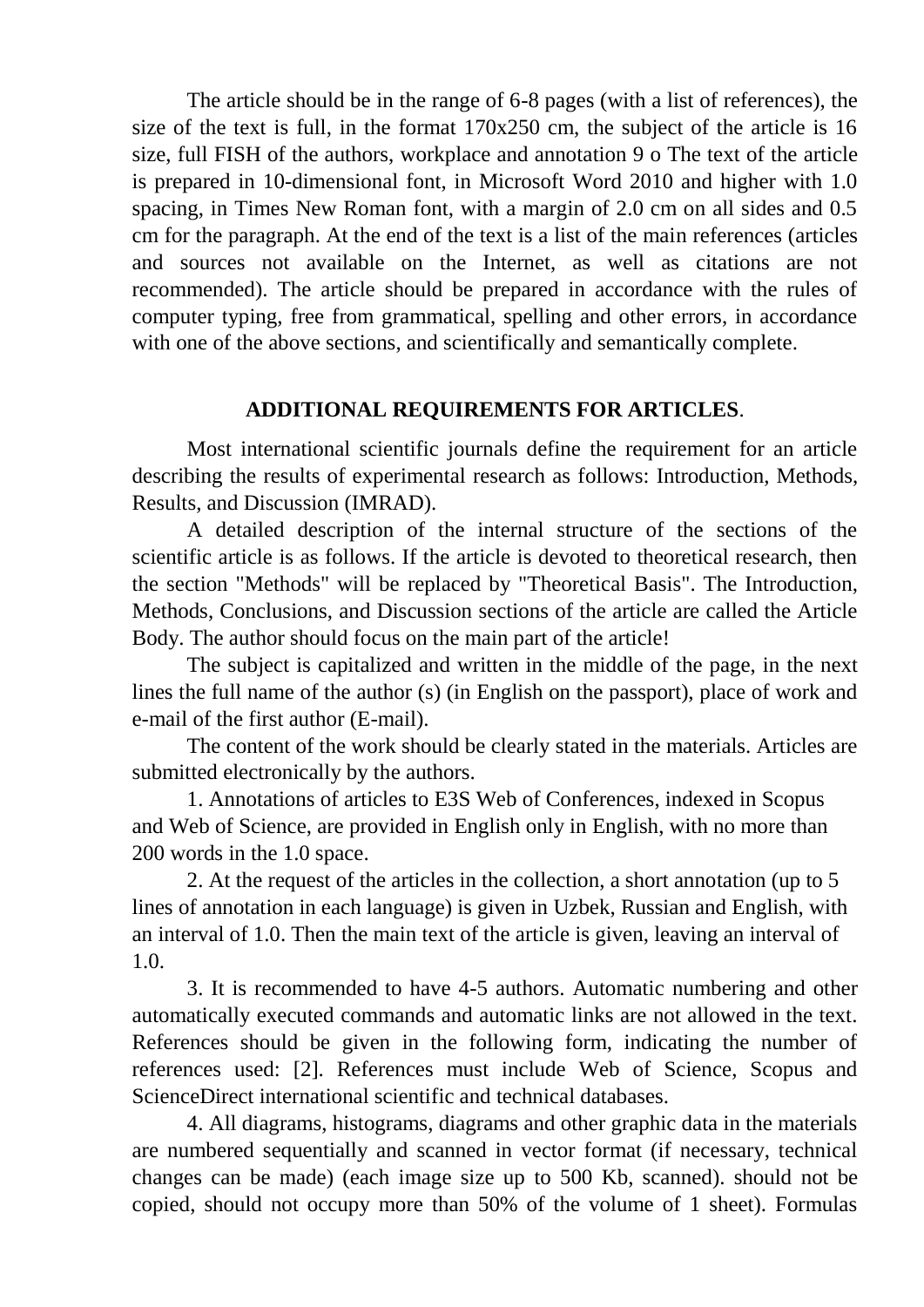must be written without the use of the Word Formula Editor. The captions on the pictures should be blurred, very small, and no larger than the font.

5. The file name in the electronic copy should be in the form of the name of the first author in the Latin alphabet with the section number (Example: file name in section 1 1-R.Takhirov, if the article is 2-1.Takhirov-1 and 1- R.Takhirov-2 and so on).

6. At the end of the text is a list of the main references.

# **NOTE**

Articles are accepted until September 10, 2021 in Room 204, Building 1, by telegram 909171540 or by e-mail (ttyesi\_charm\_anjuman@mail.ru).

Payment for Form 1 articles: 192 (one hundred and ninety two) US dollars.

Payment for Form 2 articles: 100,000 (one hundred thousand) soums.

An electronic version of the article will be accompanied by a document confirming payment.

Articles that are overdue and do not meet the requirements will not be published.

ADDRESS OF THE ORGANIZING COMMITTEE 100100. Yakkasaray district, Tashkent city, Shohjahon street, 5. tel .: (+998 71) 253-19-59.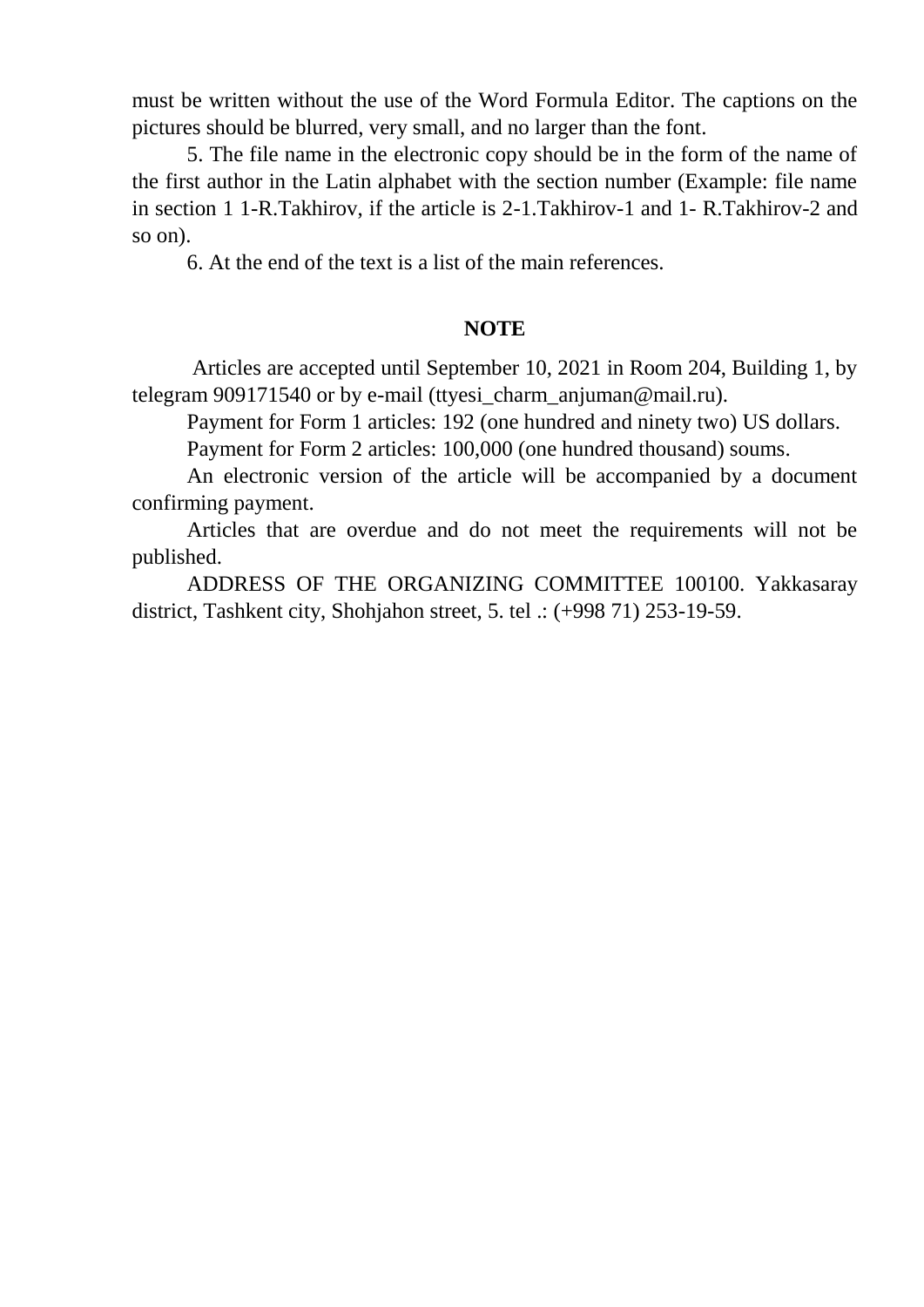# **SAMPLE**

# **Web of Conferences – 170 x 250 mm sheet size**

Abdusattor Qosimov<sup>1</sup>, *G'aybulla* Abdujabborov<sup>2</sup> and *Normat* Shermatov<sup>1</sup>

<sup>1</sup>Tashkent Institute of Textile and Light Industry, St. Shoxjahon ap- 5, 100100 Tashkent, Uzbekistan

<sup>2</sup>Jizzakh Polytechnic Institute, St. Abshkent, 14, 100100 Jizzax city, Uzbekistan

**Summary.** A blank space of 8 mm above the summary and 10 mm should be left after the summary. The summary title should be written in bold 9 font Arial script. The summary section should be written in simple 9-font size Times in a single paragraph after the title. The text should be set to 1 line spacing. The summary should be centered across the page, left 17 mm from the left and right edges, and set. Normally it should not exceed 200 words.

## **1 Page layout**

Use 170 x 250 mm paper size (W x H mm) and adjust the margins to those shown in the Table 1. The final printed area shall be 130 x 210 mm. Do not add any page numbers.

| Margin | mm |
|--------|----|
| Upper  | 24 |
| Lower  | 16 |
| Left   | 20 |
| Right  | 20 |

**Table 1.** Adjesting Word program margins.

#### **1.1 Formatting the title, authors and affiliations**

#### *1.1.1 Formatting the title*

The title is displayed in bold 16-font size Arial. The first letter of the title should be capitalised with the rest in lower case. You should leave 22 mm of space above the title and 6 mm after the title.

#### *1.1.2 Formatting author names and author affiliations*

Name styles is First Names, typed in italic Times 10-fons size, then Last Name, typed in 10-point Times, with a last vertical, except the last author, which is separated by comma + "and". Do not use academic titles.

Affiliations of authors (workplaces) should be typed in 9-font size Times. They must be preceded by a numeric upper character corresponding to the same upper character after the name of the respective author. Please ensure that names of affiliations are as full and complete as possible and include the country name.

#### **1.2 Text formatting**

The text of your article should be formatted as follows:

- 10-font size Times, Times Roman or Times New Roman.
- The text should be set to single line spacing.
- Paragraphs should be specified (that is in bold print).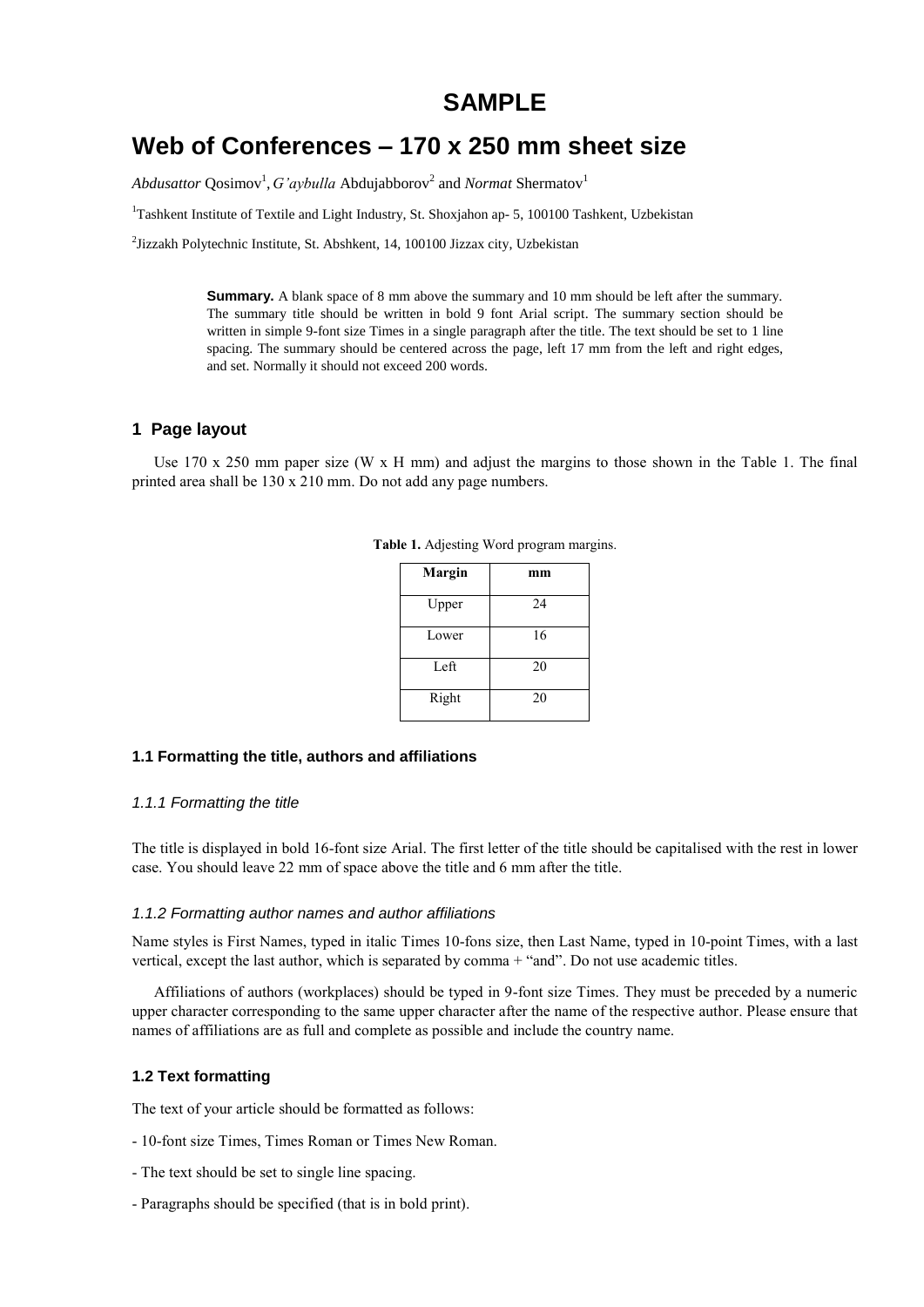- The first paragraph after a section or subsection should not be indented; subsequent paragraphs should be indented by 5 mm.

The use of sections to separate the text of the paper is optional and is left to the discretion of the author. In case of wish of the author to divide the paper into sections the formatting shown in Table 2 should be used

|                     | Font size           | Interval                  | Numbering              |
|---------------------|---------------------|---------------------------|------------------------|
| Section             | 12, Arial<br>bold   | 6 mm before<br>3 mm after | $1, 2, 3, \ldots$      |
| Subsection          | 10, Arial<br>bold   | 6 mm before<br>3 mm after | 1.1, 1.2, 1.3,         |
| Small<br>subsection | 10, Arial<br>italic | 6 mm before<br>3 mm after | 1.1.1, 1.1.2,<br>1.1.3 |

**Table 2.** Formatting of Sections, subsections and small subsections.

# **2 Pictures and tables**

Pictures and tables should be of good quality and contrasting as originals, in the final form, ready to be reproduced and pasted in the appropriate place in the text. Try to ensure that the size of the text in your figures is approximately the same size as the main text (10 font size). Try to ensure that lines are no thinner than 0.25 point.

# **2.1 Captions/numbering**

Captions should be typed in Times font size 9. They should be placed above the tables and on the left beneath the pictures.

## **2.2 Positioning**

Place the picture as close as possible after the point where it is first referenced in the text. If there are a lot of pictures and tables it may be necessary to put a part before their texts are quoted.



Pic. 1. Title of the Pic.1. Located under the picture.

#### **2.3 Color illustrations**

You are free to use colour illustrations for the online version of the article, however unless otherwise agreed with the conference organizer, any printed version will be printed in black and white. Please check whether or not this is the case. If the print version will be black and white only, you should check your figure captions carefully and remove any reference to colour in the illustration and text. Besides, some coloured numbers reduce or lose information when converted to black and white, and this should be taken into account when preparing them.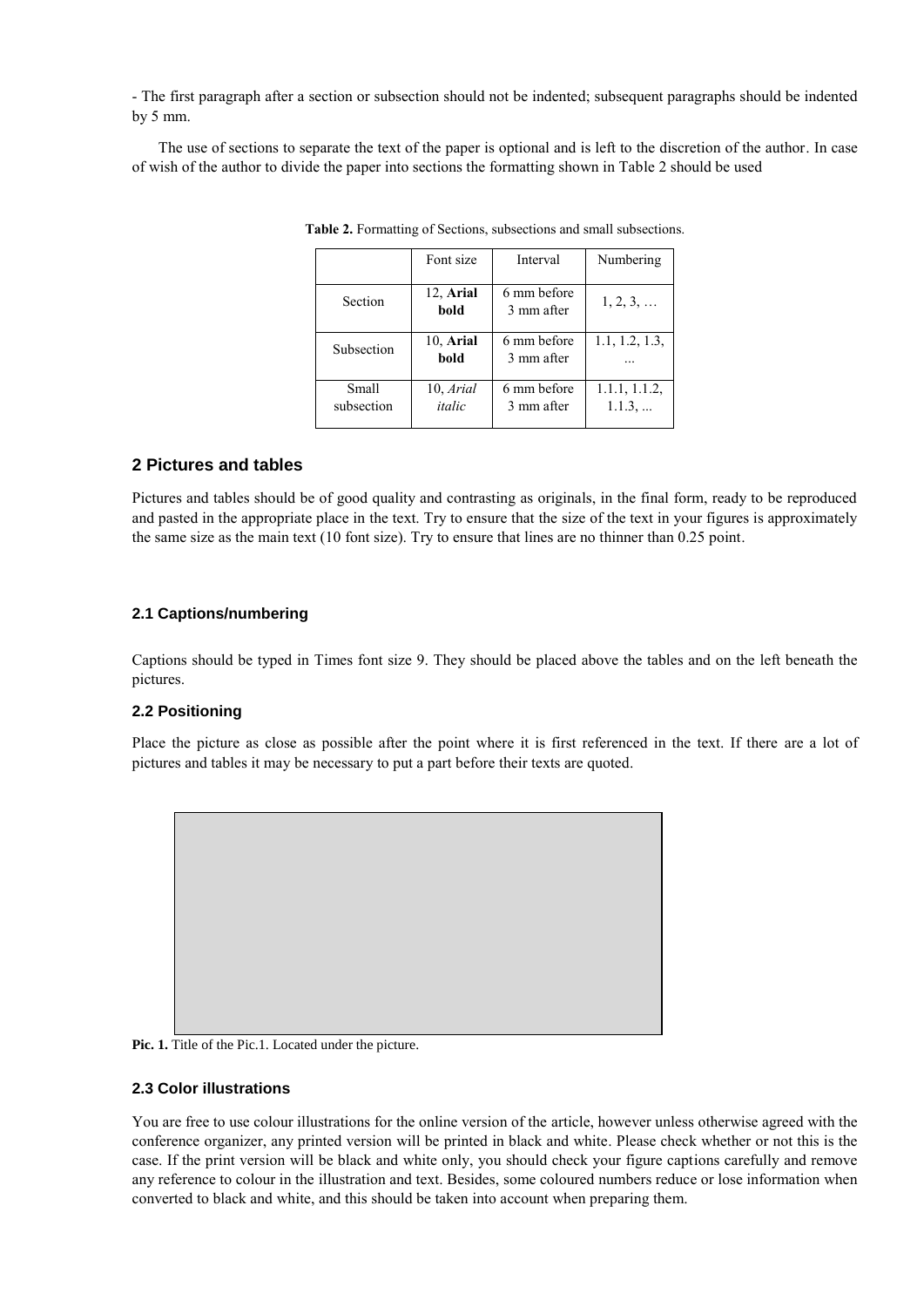## **3 Equations and mathematics**

Equations shold be centered and numbered on the right side.

$$
T_{\rm s}(l,t) = T_{\rm g}(l,t) \tag{1}
$$

$$
T_{s} (l,t) = T_{g} (l,t) T_{b} (x \to -\beta, t) = 0
$$
 (2)

For variables use  $(u)$  in italic and bold  $(u)$  for vectors. There should be an order for brackets  $\{f() \}$ , except where brackets have special significance.

The acknowledgements should be typed in 9-font size Times, without title .

#### **List of literature**

If possible, online references shall be linked to their original source. To enable this linking extra care should be taken when preparing reference lists.

References should be cited in the text by placing sequential numbers in brackets (for example, [1], [2, 5, 7], [8- 10]). They should be numbered in the order in which they are given. A complete reference list should include enough information to locate the article. References to printed journal articles should typically contain:

- The authors, in the following form: initials of the first names followed by fully written last name,
- The title of the magazine (full or abbreviated),
- The volume and edition of the magazine (bold type),
- The number of the article or the page numbers,
- The year of publication (in brackets).

The authors should use the final bibliography from the forms shown in Table 3.

| <b>Elements</b>                       | <b>Style</b>                        |
|---------------------------------------|-------------------------------------|
| Authors                               | Normal<br>Initials and full surname |
| Name of the magazine.                 | Normal<br>abbreviated               |
| Name of the book<br>(Conference name) | Italic                              |
| Name of the magazine                  | <b>Bold</b>                         |
| Page number                           | Normal                              |
| Publication year                      | Normal<br>In brackets               |

**Table 3.** Font styles for literature.

For example: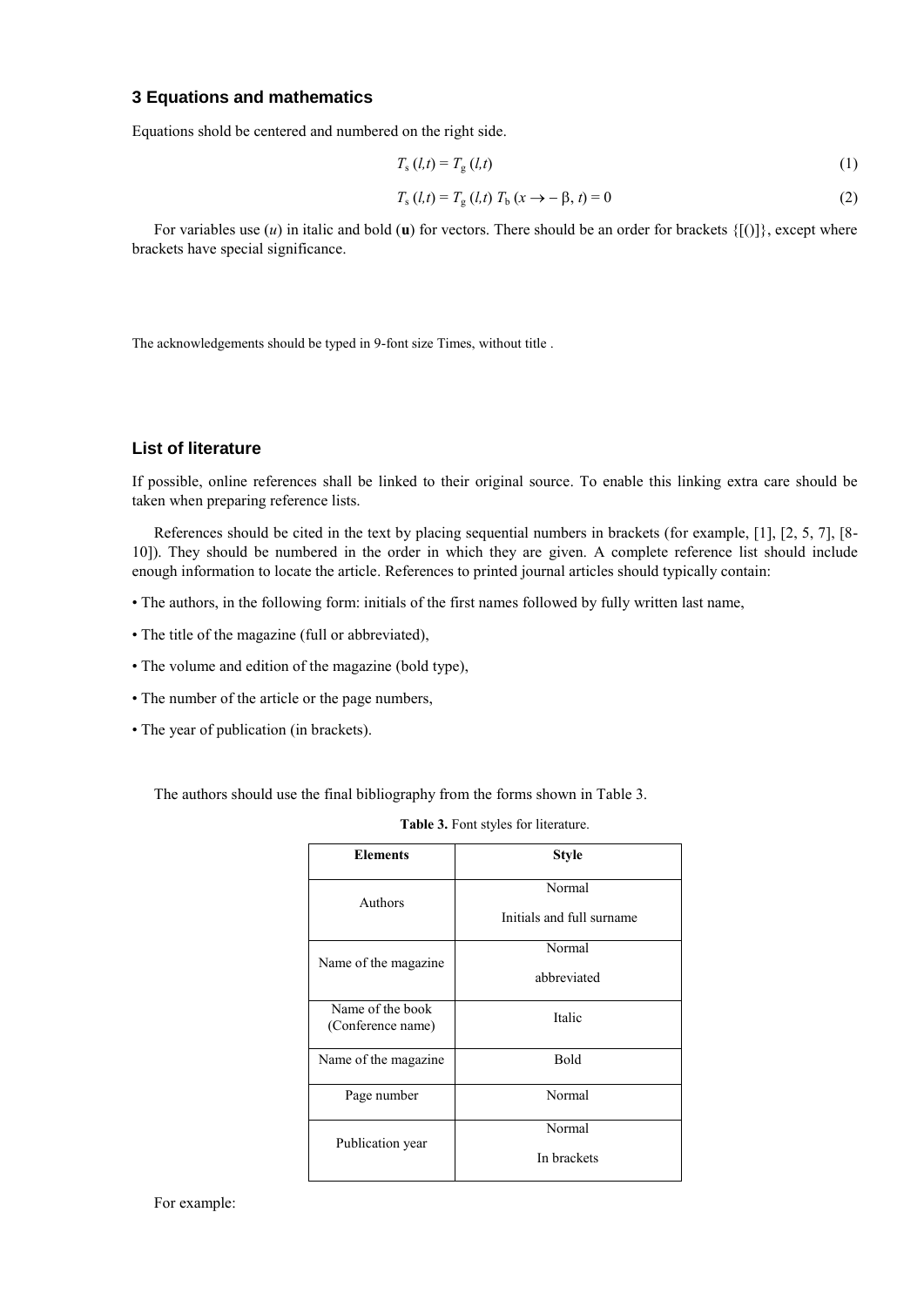- 1. A.Sattorov, I.Jabborov, J.Rasulov, M.M.Qobilov, B.Nodirov, Eur. Phys. J. E 14, 7 (2004).
- 2. M.Nuriddinov, M.Qosimov, M.Salomov, B.Bodirov, Eur. Phys. J.Appl. Phys. (publishes).
- 3. F.Lolieva, F.Tulkiev, G.Sherov, A.Ilonova, EPL, 84 (2008).
- 4. L.Majiev, Propulsion physics (Sharq nashriyoti, Tashkent, 2009).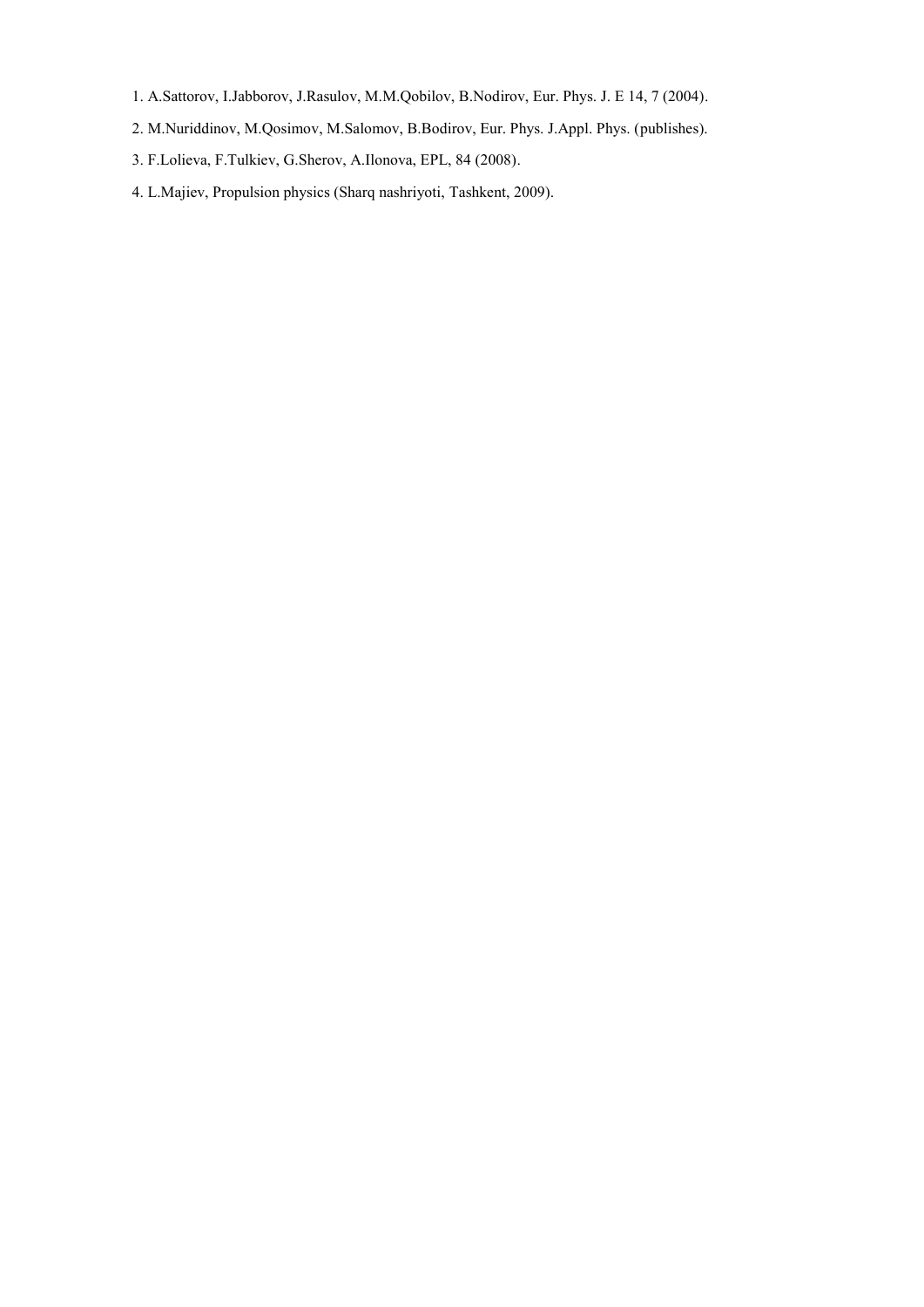# **Web of Conferences – 170 x 250 mm paper size, one column format**

*Isaline* Boulven<sup>1</sup>, *Isabelle* Houlbert<sup>2</sup>, and *Agnès* Henri<sup>1</sup>

<sup>1</sup>EDP Sciences, Editorial Department, 91944 Les Ulis Cedex A, France

 ${}^{2}$ EDP Sciences, Production Department, 91944 Les Ulis Cedex A, France

**Abstract.** You should leave 8 mm of space above the abstract and 10 mm after the abstract. The heading Abstract should be typed in bold 9-point Arial. The body of the abstract should be typed in normal 9-point Times in a single paragraph, immediately following the heading. The text should be set to 1 line spacing. The abstract should be centred across the page, indented 17 mm from the left and right page margins and justified. It should not normally exceed 200 words.

## **1 Page layout**

Use 170 x 250 mm paper size (W x H mm) and adjust the margins to those shown in the Table 1. The final printed area will be 130 x 210 mm. Do not add any page numbers.

| Margin        | mm |
|---------------|----|
| Top           | 24 |
| <b>Bottom</b> | 16 |
| Left          | 20 |
| Right         | 20 |

**Table 1.** Setting Word's margins.

#### **1.1 Formatting the title, authors and affiliations**

#### *1.1.1 Formatting the title*

The title is set in bold 16-point Arial, justified. The first letter of the title should be capitalised with the rest in lower case. You should leave 22 mm of space above the title and 6 mm after the title.

#### *1.1.2 Formatting author names and author affiliations*

The style for the names is First Names, typed in italic 10-point Times, then Last Name, typed in 10-point Times, with a comma after all except the last author, which is separated by comma + "and". Do not use academic titles.

Affiliations of authors should be typed in 9-point Times. They should be preceded by a numerical superscript corresponding to the same superscript after the name of the author concerned. Please ensure that affiliations are as full and complete as possible and include the country.

#### **1.2 Formatting the text**

The text of your paper should be formatted as follows:

- 10-point Times, Times Roman or Times New Roman.
- The text should be set to single line spacing.
- Paragraphs should be justified.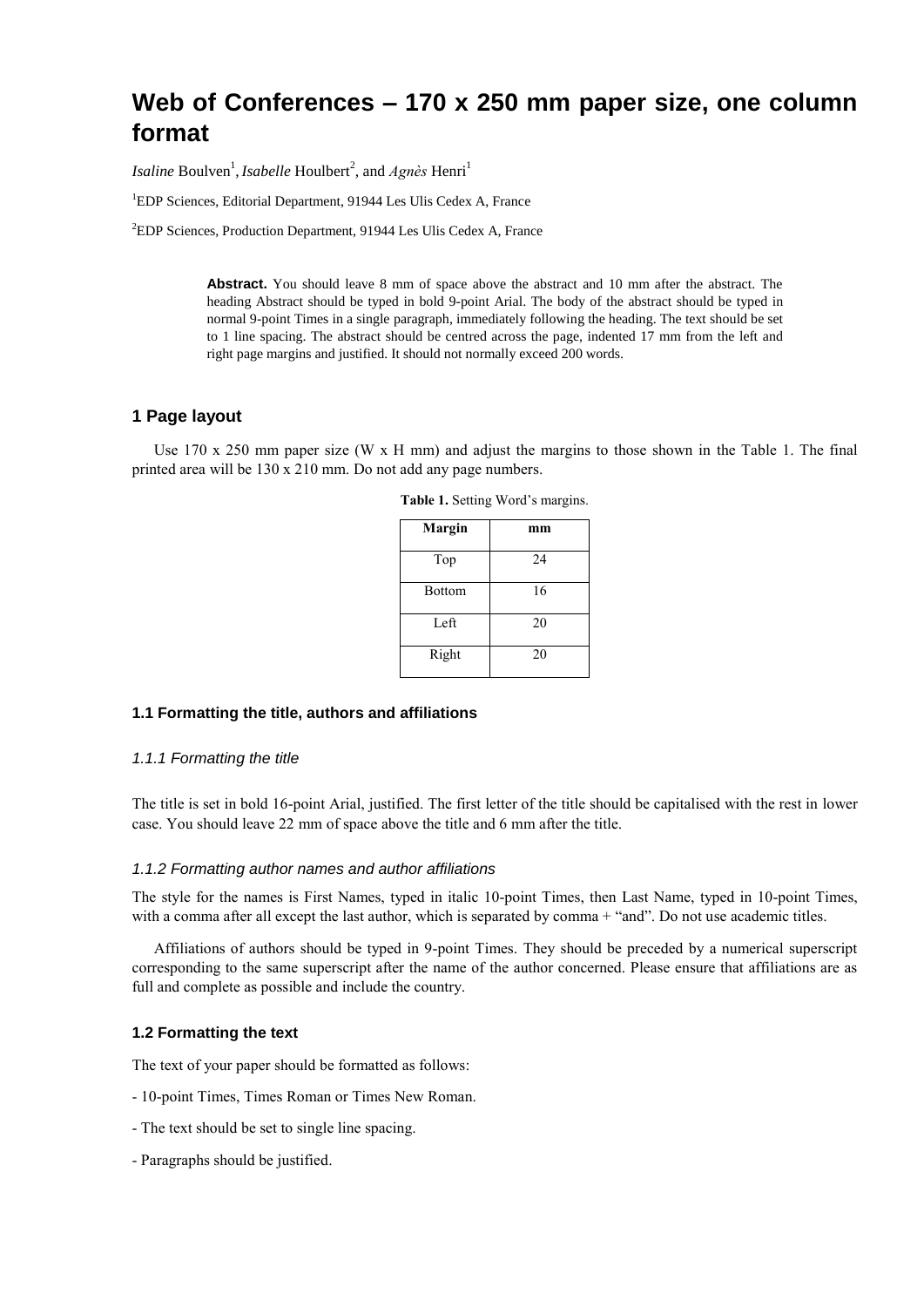- The first paragraph after a section or subsection should not be indented; subsequent paragraphs should be indented by 5 mm.

The use of sections to divide the text of the paper is optional and left as a decision for the author. Where the author wishes to divide the paper into sections the formatting shown in Table 2 should be used.

|               | Font         |             | numbering       |
|---------------|--------------|-------------|-----------------|
|               |              | Spacing     |                 |
|               | $12$ -point  | 6 mm before |                 |
| Section       |              |             | $1, 2, 3,$ etc. |
|               | Arial bold   | 3 mm after  |                 |
|               |              |             |                 |
| subsection    | $10$ -point  | 6 mm before | 1.1, 1.2, 1.3,  |
|               | Arial bold   | 3 mm after  | etc.            |
|               |              |             |                 |
| subsubsection | 10-point     | 6 mm before | 1.1.1, 1.1.2,   |
|               | Arial Italic | 3 mm after  | $1.1.3$ , etc.  |
|               |              |             |                 |

**Table 2.** Formatting sections, subsections and subsubsections.

# **2 Figures and tables**

Figures and tables, as originals of good quality and well contrasted, are to be in their final form, ready for reproduction, pasted in the appropriate place in the text. Try to ensure that the size of the text in your figures is approximately the same size as the main text (10 point). Try to ensure that lines are no thinner than 0.25 point.

## **2.1 Captions/numbering**

Captions should be typed in 9-point Times. They should be centred above the tables and flush left beneath the figures.

## **2.2 Positioning**

Place the figure as close as possible after the point where it is first referenced in the text. If there is a large number of figures and tables it might be necessary to place some before their text citation.



**Fig. 1.** Caption of the Figure 1. Below the figure.

## **2.3 Colour illustrations**

You are free to use colour illustrations for the online version of the proceedings but any print version will be printed in black and white unless special arrangements have been made with the conference organiser. Please check whether or not this is the case. If the print version will be black and white only, you should check your figure captions carefully and remove any reference to colour in the illustration and text. In addition, some colour figures will degrade or suffer loss of information when converted to black and white, and this should be taken into account when preparing them.

# **3 Equations and mathematics**